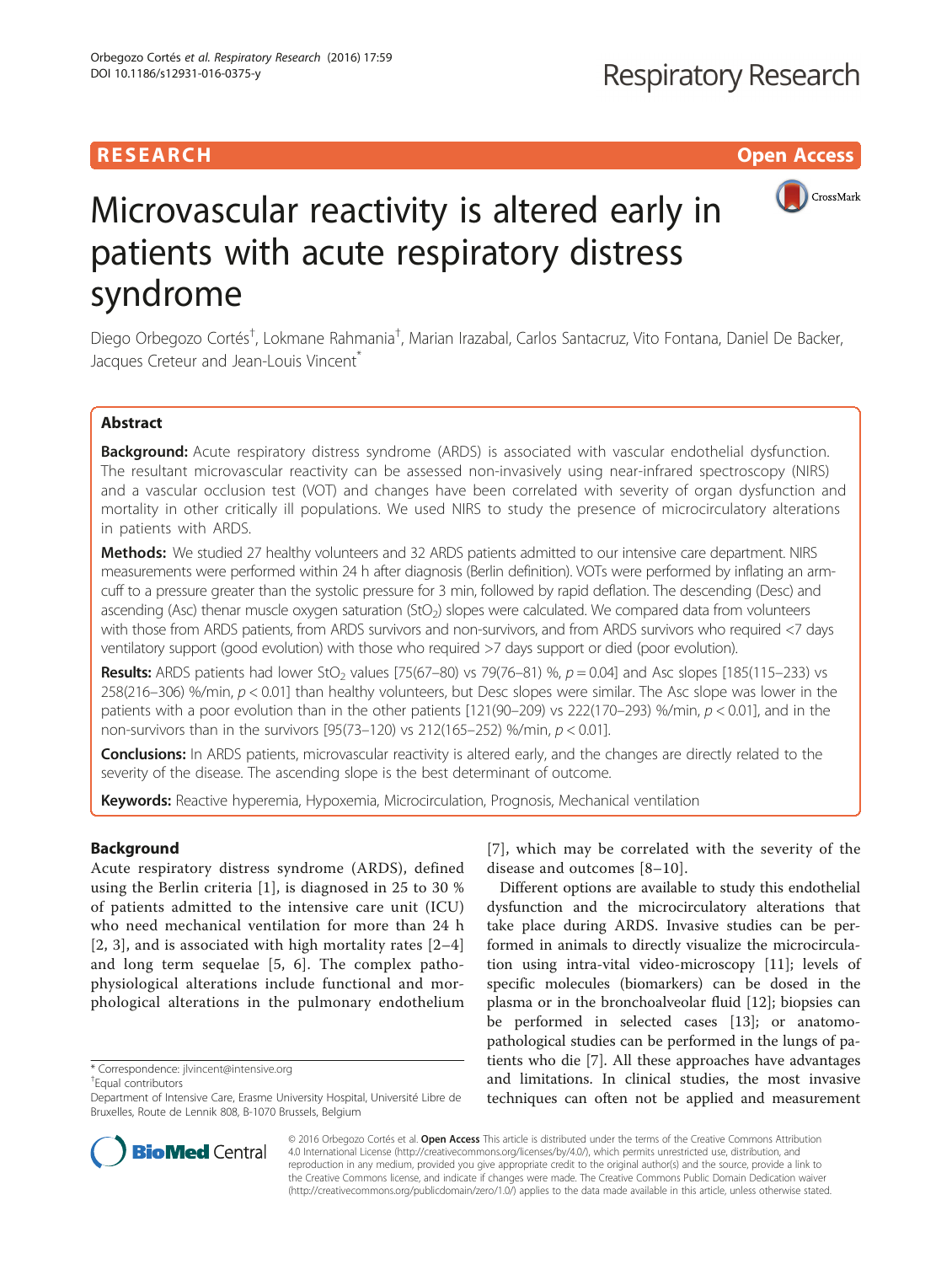<span id="page-1-0"></span>

of concentrations of single biomarkers does not reflect the complex underlying pathophysiology [\[14](#page-6-0), [15](#page-6-0)].

Assessment of complex microvascular responses can now be performed non-invasively at the patient's bedside using provocative tests of the microcirculation [[16\]](#page-6-0). For example, using near-infrared spectroscopy (NIRS) it is possible to characterize the local muscle oxygen saturation  $(StO<sub>2</sub>)$  by applying the properties of oxy- and deoxy-hemoglobin to infrared light [\[17](#page-6-0)]. If the arterial supply to a region is transiently obstructed by a vascular occlusion test (VOT), the rate of decrease in the  $StO<sub>2</sub>$ (desaturation) is a reflection of local oxygen consumption [[18\]](#page-6-0), and the rate of increase (re-saturation) after the VOT is related to the post-occlusive microcirculatory vascular hyperemia [[19\]](#page-6-0). This dynamic test has been used to demonstrate that microvascular reactivity is altered in patients with sepsis [\[20\]](#page-6-0), multiple organ dysfunction [\[21\]](#page-6-0), trauma [\[22](#page-6-0)], acute heart failure [[23](#page-6-0)], cardiac surgery [\[24](#page-6-0)] or after cardiac arrest resuscitation [[25](#page-6-0)] and that the changes are not entirely explained by global hemodynamic variables. However, there are no data currently available in patients with ARDS. We, therefore, used NIRS to evaluate the presence, severity and prognostic implications of early microcirculatory alterations in patients with ARDS.

#### Methods

This prospective, observational, non-invasive, physiological study was conducted in the 35-bed Department of Intensive Care of Erasme University Hospital (Brussels, Belgium). Institutional Ethical Committee approval was obtained, and all volunteers and patients (or their next of kin) provided written informed consent.

## Patients and volunteers

Healthy adult volunteers were recruited from the hospital staff. Adult ICU patients with ARDS were enrolled

between October 2013 and June 2015 when they fulfilled the Berlin diagnostic criteria [[1](#page-5-0)], including a  $PaO<sub>2</sub>/FiO<sub>2</sub>$ ratio ≤ 300 on mechanical ventilation with a positive end-expiratory pressure (PEEP) of at least 5 cmH<sub>2</sub>O, and the presence of bilateral infiltrates on chest radiography, not explained by cardiogenic edema and in the presence of a risk factor for ARDS. Patients were stratified for severity using the  $PaO<sub>2</sub>/FiO<sub>2</sub>$  ratio as recommended [\[1](#page-5-0)]. Patients were only included if a researcher was available to perform the NIRS measurements. All patients were managed according to current guidelines by a team of intensivists different from the researchers who performed the NIRS measurements.

### Protocol

The healthy volunteers were placed in a quiet, temperature controlled room within the department of intensive care, where they rested, comfortably seated for at least 15 min before the experiment. Heart rate (HR), respiratory rate (RR) and hemoglobin saturation by pulse oximetry  $(SpO<sub>2</sub>)$  were evaluated non-invasively with a Siemens SC 9000 monitor (Siemens, Erlangen, Germany). Noninvasive measurements of mean arterial pressure (MAP) were obtained on the opposite arm to that used for the NIRS measurements.

All patients were studied within 24 h after the diagnosis of ARDS was made. At the time when the NIRS VOT was performed, we recorded all measured hemodynamic and respiratory parameters from the monitoring systems. Biochemical and laboratory data closest to the time of the VOT were also recorded as was the presence or absence of any sedation. An APACHE II score [[26](#page-6-0)] was calculated using the worst data during the first 24 h in the ICU, and a sequential organ failure assessment (SOFA) score [[27](#page-6-0)] from the data present at the time of the NIRS measurements. We also recorded the duration of mechanical ventilation until definitive weaning from ventilatory support and calculated the ventilator-free days (VFD) at 28-days, giving a value of zero to non-survivors.

Survivors who required less than 7 days (arbitrarily selected) of respiratory support were classified as having a good evolution and those who required more than 7 days of mechanical ventilation or who died as having a poor evolution.

## NIRS measurements

 $StO<sub>2</sub>$  was measured using a near-infrared spectrometer (InSpectra 850 model, Hutchinson Technology, Hutchinson, Minnesota), with a 15 mm-probe attached to a fixed position on the thenar eminence (on the opposite hand from the arm with the invasive arterial line monitoring if present). Healthy volunteers and conscious patients were asked not to move their hand during the procedure. When the  $StO<sub>2</sub>$  values had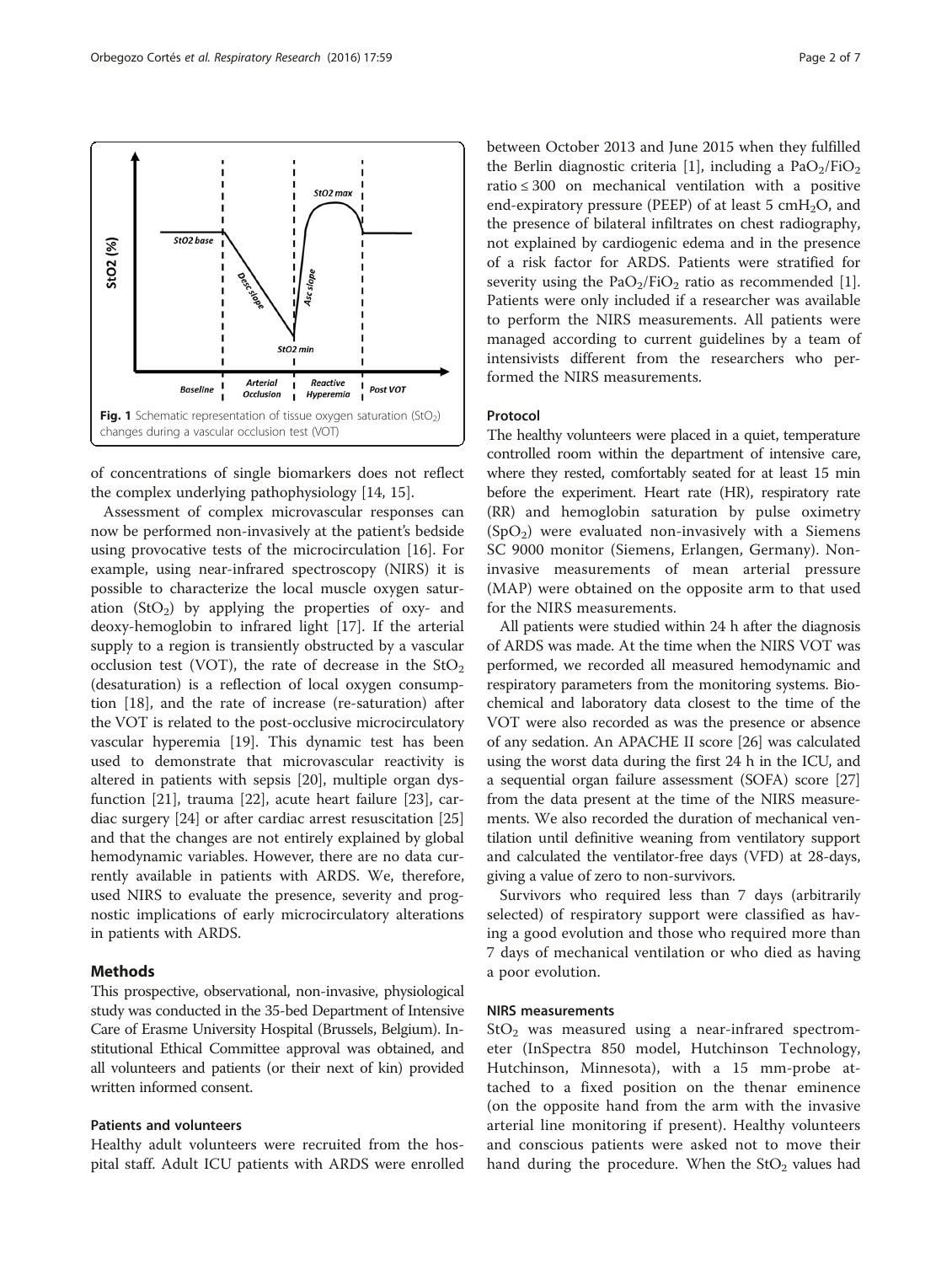<span id="page-2-0"></span>Table 1 Main characteristics of the healthy volunteers and the ARDS patients at the time of the VOT

| VARIABLE                                              | Volunteers<br>$(n = 27)$ | <b>ARDS</b>            |                             |                             |  |
|-------------------------------------------------------|--------------------------|------------------------|-----------------------------|-----------------------------|--|
|                                                       |                          | Total $(n = 32)$       | Good evolution ( $n = 16$ ) | Poor evolution ( $n = 16$ ) |  |
| Age (years)                                           | 30 $(27-31)^*$           | $63(48 - 71)$          | 68 (46-78)                  | $61(51-66)$                 |  |
| Male $n\frac{9}{6}$                                   | 15 (56)                  | 21 (66)                | 12(75)                      | 9(56)                       |  |
| Body mass index (Kg/m <sup>2</sup> )                  | $23(22-25)$ *            | $26(23-29)$            | 25 (24-28)                  | $27(22 - 30)$               |  |
| Mean arterial pressure (mmHg)                         | 88 (83-91)               | 82 (75-89)             | 83 (80-93)                  | 78 (72-87)                  |  |
| Heart rate (bpm)                                      | 74 (70-79)*              | $95(81 - 104)$         | $96(81-105)$                | 95 (83-102)                 |  |
| Respiratory rate (bpm)                                | $12(12-13)^{*}$          | 24 (19-30)             | 23 (18-30)                  | 24 (20-31)                  |  |
| SpO <sub>2</sub>                                      | 98 (98-99)*              | 97 (95-99)             | 97 (95-99)                  | 98 (96-99)                  |  |
| Hemoglobin $O2$ saturation (%)                        |                          | 97 (95-99)             | 97 (95-99)                  | 98 (96-100)                 |  |
| Temperature (°C)                                      |                          | 37.0 (36.3-37.5)       | 37.1 (36.6-37.6)            | 36.7 (36.1-37.2)            |  |
| Sepsis n(%)                                           |                          | 16 (50)                | 7(44)                       | 9(56)                       |  |
| Primary ARDS n(%)                                     |                          | 9(28)                  | 5(31)                       | 4(25)                       |  |
| Trauma n(%)                                           |                          | 4(13)                  | 2(13)                       | 2(13)                       |  |
| Surgery n(%)                                          |                          | 18 (56)                | 12(75)                      | 6(38)                       |  |
| Chronic lung disease n(%)                             |                          | 5(16)                  | 1(6)                        | 4(25)                       |  |
| Inspired $O2$ fraction (%)                            |                          | $50(40-55)$            | 50 (33-50)                  | $50(40 - 70)$               |  |
| Positive end-expiratory pressure (cmH <sub>2</sub> 0) |                          | $6(5-8)$               | $7(6-8)$                    | $5(5-11)$                   |  |
| PaO <sub>2</sub> /FiO <sub>2</sub> ratio              |                          | 172 (126-231)          | 181 (126-243)               | 172 (128-223)               |  |
| рH                                                    |                          | 7.39 (7.34-7.44)       | 7.40 (7.34-7.44)            | 7.38 (7.33-7.45)            |  |
| $PCO2$ (mmHg)                                         |                          | 37 (36-44)             | 37 (36-43)                  | $38(35 - 53)$               |  |
| Lactate (mmol/L)                                      |                          | $1.4(0.8-2.5)$         | $1.4(0.8-3.2)$              | $1.5(0.9-2.3)$              |  |
| Creatinine (mg/dL)                                    |                          | $1.1$ (0.7-1.6)        | $1.1$ (0.8-1.4)             | $1.0(0.6-2.0)$              |  |
| Renal replacement therapy n(%)                        |                          | 4(13)                  | 1(6)                        | 3(19)                       |  |
| Total bilirubin (mg/dL)                               |                          | $0.7(0.5-1.1)$         | $0.6(0.5-1.1)$              | $0.8(0.6-1.3)$              |  |
| Platelets $(x10^3/\mu L)$                             |                          | 129 (91-197)           | 143 (84-226)                | 121 (95-192)                |  |
| Leukocytes (cells $x10^3/\mu L$ )                     |                          | 13.0 (9.4-16.7)        | 13.9 (11.9-16.2)            | $11.7(7.6-17.9)$            |  |
| Hemoglobin (mg/dL)                                    |                          | $9.6$ $(8.9 - 11.2)$   | 9.6 (9.0-10.8)              | $9.7$ $(8.6 - 11.5)$        |  |
| Sedation n(%)                                         |                          | 19 (59)                | 8(50)                       | 11 (69)                     |  |
| APACHE II score                                       |                          | $22(19-26)$            | $21(18-23)$                 | $25(21-28)$ **              |  |
| SOFA score                                            |                          | $9(7-13)$              | $8(5-11)$                   | $11(7-15)$                  |  |
| Norepinephrine (mcg/Kg/min)                           |                          | $0.01$ $(0.00 - 0.17)$ | $0.00$ $(0.00 - 0.05)$      | $0.07(0.00-0.27)$           |  |
| Dobutamine (mcg/Kg/min)                               |                          | $0(0-3)$               | $0(0-2)$                    | $0(0-5)$                    |  |
| ICU length of stay (days)                             |                          | $7.7(4.4-13.7)$        | $6.0$ (4.0-7.7)             | 11.9 (7.3-20.6)**           |  |
| Ventilator free days at 28 days (days)                |                          | $21(0-25)$             | $25(24-26)$                 | $0 (0-17)$ **               |  |
| Mortality n(%)                                        |                          | 8(25)                  | 0(0)                        | $8(50)$ **                  |  |

\*significant difference at the  $p < 0.05$  level versus ARDS patients; \*\*significant difference at the  $p < 0.05$  level versus good evolution

been stable for 1 min, we induced a VOT by rapidly inflating a sphygmomanometer cuff wrapped around the ipsilateral arm, to a pressure of 50 mmHg above the systolic arterial pressure for a period of 3 min (time threshold), followed by a rapid deflation. The  $StO<sub>2</sub>$  curves were then analyzed using dedicated software (In Spectra Software Analyzer version 3.0., Hutchinson Technology). We measured the baseline, minimal and maximal  $StO<sub>2</sub>$  (StO<sub>2</sub>base,  $StO<sub>2</sub>min$  and  $StO<sub>2</sub>max$ , respectively) and total hemoglobin index (THI base, THI min and THI max, respectively). We also computed the  $StO<sub>2</sub>$  ascending (Asc) and descending (Desc) slopes (Fig. [1\)](#page-1-0).

## Statistical analysis

Statistical analysis was performed using SPSS 22.0 (IBM, New York, NY) software. Dependent variables were assessed for normality of distribution using Skewness and Kurtosis tests and Q-Q plots. All values are presented as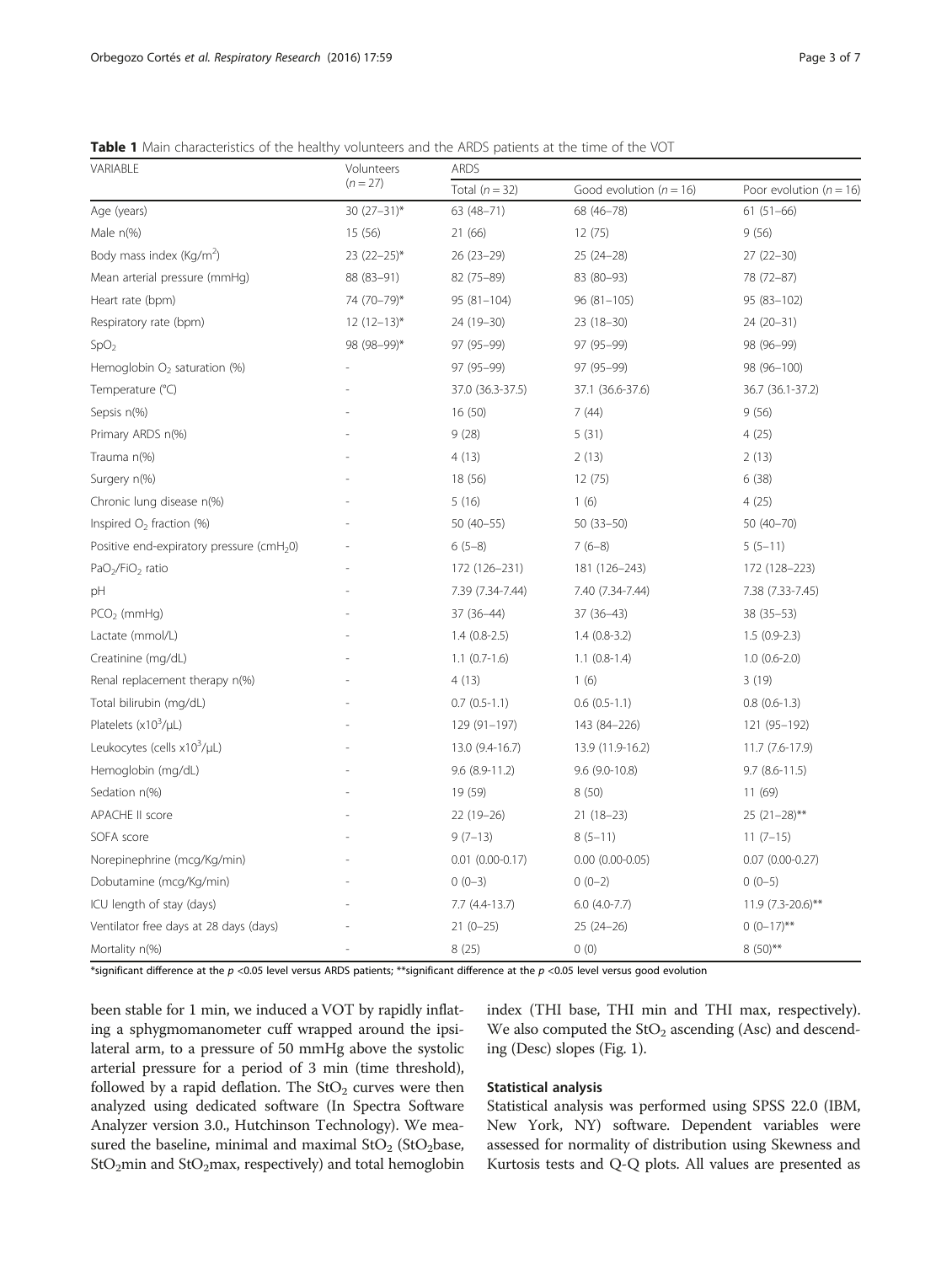| NIRS VARIABLE      | <b>VOLUNTEERS</b><br>$(n = 27)$ | <b>ARDS</b>        |                           |                             |                        |                         |  |  |
|--------------------|---------------------------------|--------------------|---------------------------|-----------------------------|------------------------|-------------------------|--|--|
|                    |                                 | Total $(n = 32)$   | Good evolution $(n = 16)$ | Poor evolution ( $n = 16$ ) | Survivors ( $n = 24$ ) | Non-survivors $(n = 8)$ |  |  |
| $StO2$ base (%)    | 79 (76-81)                      | 75 (67-80)*        | 77 (72-80)                | 74 (60-80)                  | 77 (73-80)             | $60(59 - 76)$ *         |  |  |
| THI base (au)      | 14.4 (12.8-15.4)                | $9.6$ (6.8-10.8)** | $9.7(7.7-10.8)$           | $9.0(6.8-10.9)$             | $9.8(6.8-10.8)$        | $7.9(6.7-11.7)$         |  |  |
| $StO2$ max $(\%)$  | 94 (90-94)                      | 85 (76-90)**       | 87 (82-90)                | 84 (73-90)                  | 87 (83-93)             | 73 (70-84)*             |  |  |
| Desc slope (%/min) | $10.3(8.4-11.4)$                | $9.6(8.2-13.4)$    | $11.3(8.7-15.8)$          | $8.8(7.2-13.2)$             | $11.3(8.7-15.3)$       | $8.1 (5.7 - 9.1)^{**}$  |  |  |
| Asc slope (%/min)  | 258 (216-306)                   | 185 (115-233)**    | 222 (170-293)             | 121 (90-209)**              | 212 (165-252)          | $95(73 - 120)$ **       |  |  |

Table 2 NIRS variables in healthy volunteers and ARDS patients

 $* = p < 0.05$  and  $** = p < 0.01$ , ARDS patients compared to healthy volunteers, poor evolution compared to good evolution, and non-survivors compared to survivors

median values with percentiles (25–75 %), unless otherwise specified. Categorical data are presented as numbers of events and percentages. Comparisons between different cohorts were performed using a t-test, Mann–Whitney U test or Kruskal-Wallis H test as appropriate. Proportions were compared with a Chi square test or Fisher's exact test as appropriate. A binary logistic regression was performed to identify the role of different variables to predict poor evolution, calculating the odds ratio (OR) and its respective 95 % confidence interval (CI). All variables that presented a p value  $< 0.1$  during the univariate analysis were introduced into a multivariate analysis. We plotted the sensitivities and specificities in receiving operating characteristic (ROC) graphs and the area under the curve (AUC) was calculated for the different variables. A 2-sided p value less than 0.05 was considered as significant for all analyses.

#### Results

Twenty-seven healthy volunteers were recruited (mean age 30 [range 27–31] years; 15 male) and 32 patients with ARDS (mean age 63 [range 48–71], 21 male). The main demographic, clinical and biochemical characteristics of the volunteers and patients are presented in

Table [1.](#page-2-0) The characteristics of ARDS survivors and nonsurvivors are shown in Additional file [1:](#page-5-0) Table S1.

NIRS derived parameters are shown in Table 2. ARDS patients had lower  $StO<sub>2</sub>$  values and Asc slope, but not Desc slope, than healthy volunteers. Patients with a poor evolution had a lower NIRS Asc slope than those with a good evolution (Fig. 2a), but  $StO<sub>2</sub>$  and Desc slope values were not significantly different (Table 2). Likewise, non-survivors had a lower NIRS Asc slope than survivors (Fig. 2b). There were no differences in the Asc slope values according to the cause of ARDS (including sepsis and its severity) (Additional file [1](#page-5-0): Figure S1 and S2).

There were no significant differences in the  $PaO<sub>2</sub>/$  $FiO<sub>2</sub>$  ratio between patients with a good or poor evolution, or between survivors and non-survivors (Tables [1](#page-2-0) and Additional file [1](#page-5-0): Table S1). However, ARDS patients with a  $PaO<sub>2</sub>/FiO<sub>2</sub>$  ratio < 100 had a lower NIRS Asc slope than those with a  $PaO<sub>2</sub>/FiO<sub>2</sub>$  ratio between 201 and 300 (Fig. [3\)](#page-4-0).

The NIRS Asc slope was a better predictor of poor evolution (and of mortality alone) than the  $PaO<sub>2</sub>/FiO<sub>2</sub>$ ratio (Fig. [4\)](#page-4-0). This was confirmed in the multivariate analysis in which the NIRS Asc slope was the most

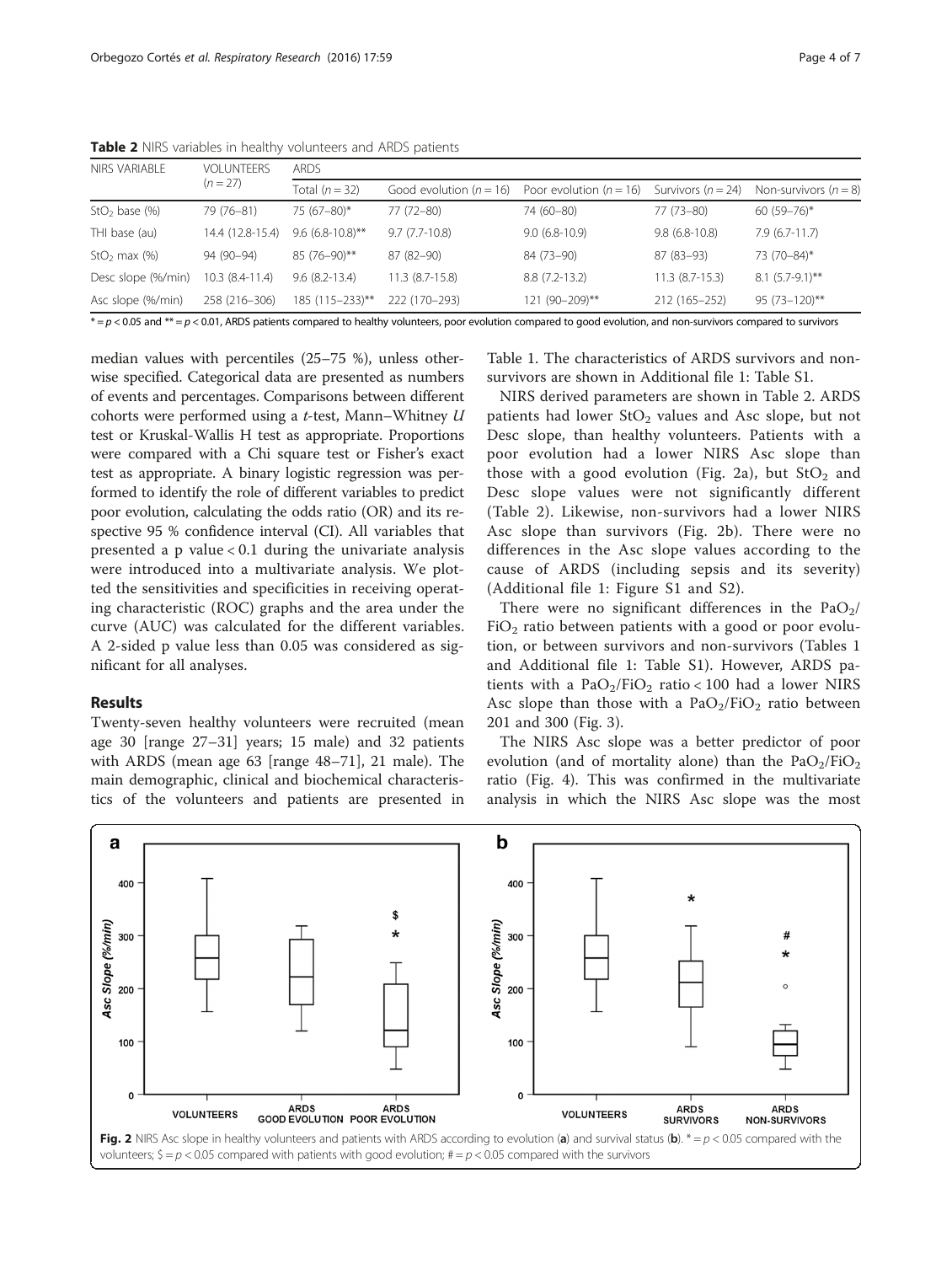<span id="page-4-0"></span>

significant factor associated with a poor evolution during the ICU stay (Additional file [1:](#page-5-0) Tables S2 and S3).

## **Discussion**

The main finding of our study is that ARDS patients have altered peripheral microvascular reactivity as assessed using NIRS. This alteration is directly related to the severity of the disease characterized as death and/or prolonged need for mechanical ventilation.

The only published data on microcirculatory alterations in humans with acute respiratory failure assessed using non-invasive techniques were reported by our group in a small series of patients with acute lung injury due to Influenza AH1N1 [\[28](#page-6-0)]. These patients had diminished capillary density in the sublingual area, with a low proportion of perfused vessels and a reduced

microvascular flow index. In the thenar muscle, postocclusive reactive hyperemia was impaired, as manifest by low values of the Asc slope, similar to those found in septic patients in other studies [[29](#page-6-0)–[31](#page-6-0)]. Our current study extends these data to a larger and more heterogeneous population of patients with ARDS.

Half of the patients in our study had sepsis, but microcirculatory alterations detected by NIRS are not pathognomonic of septic conditions. Numerous studies have shown alterations of the Asc slope in septic populations, especially in the presence of shock [[20, 29](#page-6-0), [30\]](#page-6-0), but low values of the Asc slope have also been observed in other acute conditions (normal values of 288 and 323 %/min have been reported [\[20, 22\]](#page-6-0)): Gomez et al. reported values of  $172 \pm 103$  %/min in trauma patients [\[22](#page-6-0)]; Petroni et al. reported values of  $77 \pm 42$  %/min in patients with severe acute heart failure requiring venoarterial extracorporeal membrane oxygenation (ECMO) support [\[23](#page-6-0)]; Morel et al. reported values of 144 (126– 228) %/min 6 h after cardiopulmonary bypass in patients who had undergone cardiac surgery [\[24\]](#page-6-0); Donadello et al. reported values of  $68 \pm 32$  %/min in resuscitated cardiac arrest patients after cessation of therapeutic hypothermia [[25](#page-6-0)]; and we previously reported values of  $186 \pm 89$  %/min in patients with circulatory shock of different etiologies [[31\]](#page-6-0). In the present study, patients with septic shock had similar Asc slope values to patients with ARDS of non-septic causes. Although the mechanisms involved in the control of post-occlusive reactive hyperemia (NIRS Asc slope) have not been completely identified and are sometimes controversial [\[32](#page-6-0), [33\]](#page-6-0), it is well known that multiple vasodilator pathways (e.g., nitric oxide and prostaglandins) are necessary to obtain the transient increase in local blood flow [\[32](#page-6-0)] and complex inflammatory alterations will have been present in



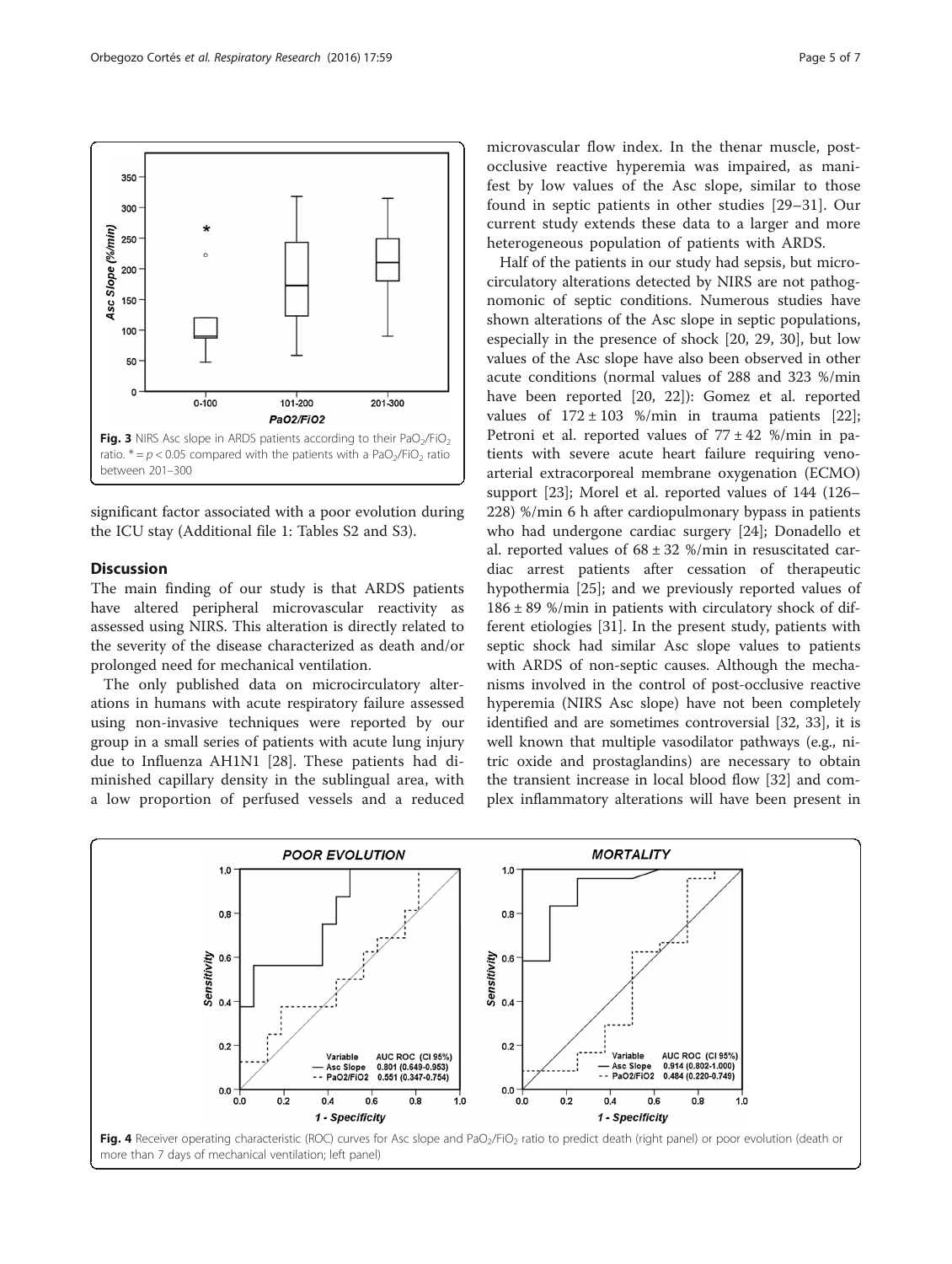<span id="page-5-0"></span>all the populations studied above [[20](#page-6-0), [22](#page-6-0)–[25, 31](#page-6-0)]. Thus, the NIRS VOT is a functional test of the microcirculation, which measures its reserve (recruitability) under controlled ischemia, and involves multiple pathways.

Our findings suggest that microvascular endothelial dysfunction is present in the earliest stages of ARDS and is correlated with its severity. This concept fits well with the elevated concentrations of various pro-inflammatory molecules seen in patients with ARDS [[8, 12](#page-6-0), [34\]](#page-6-0) and with autopsy findings revealing an initial pro-inflammatory and exudative phase [\[7](#page-6-0), [35\]](#page-6-0). Dolinay and colleagues performed a series of experiments in mice and various cohorts of ARDS patients and showed that several inflammasomeregulated cytokines, including interleukin-18, play a major role in the development of ARDS [\[36\]](#page-6-0). Orfanos and colleagues demonstrated that severe ARDS was associated with decreased pulmonary capillary endothelium-bound angiotensin converting enzyme (ACE) function in vivo (an indirect marker of endothelial injury) [[37](#page-6-0)]. More recently, Moussa et al. demonstrated that patients with ARDS in the context of sepsis had elevated numbers of circulating endothelial cells (a direct marker of endothelial injury), which were correlated with severity [\[10\]](#page-6-0).

Early prognostication of outcome in ARDS is challenging. In large databases, the mortality rate is directly related to the severity of the alterations in gas exchange as expressed by the  $PaO<sub>2</sub>/FiO<sub>2</sub>$  ratio, but the relationship is not very strong [[38, 39](#page-6-0)], with an AUC of only 0.58 in a recent multicenter study [1]. We used a main combined outcome of death or need for prolonged mechanical ventilation which is essentially the opposite of ventilator-free days [\[40](#page-6-0)], but we also observed positive results when mortality was considered alone. Previous investigators have tried to predict similar combined outcomes, but they needed to use clinical data obtained during the first three days of hospitalization [\[41](#page-6-0)], rather than just on the first day as in the present study. Other groups have developed scores mixing various clinical and demographic data at admission, but these were not superior to the APACHE II score for predicting mortality [\[42](#page-6-0)]. We also observed that those patients who recovered rapidly had a similar Asc slope when compared with volunteers, despite the severe hypoxemia. Additionally, the NIRS Asc slope was the best predictor for death or more than 7 days on mechanical ventilation. Together these observations suggest that performing a NIRS VOT test on the first day of ARDS enables identification of patients at high-risk of poor outcome, potentially creating a target population for the testing of early interventions.

Our study has some limitations. First, it was a monocenter study and patient enrolment depended on researcher availability, although we included a heterogeneous sample of patients with different severities of ARDS. Second, we performed a single measurement and the time course of

the Asc slope during subsequent days of treatment may provide additional information, as has been shown in septic patients [[20](#page-6-0)]. Third, our control group was comprised of healthy younger individuals who may have different vascular reactivity to that of ARDS patients. However, we have previously reported that NIRS values are quite similar in control cohorts of patients and in healthy younger volunteers [\[20, 31](#page-6-0)]. Our comparison enables the whole spectrum from the normal values of health to those in severe ARDS patients to be considered. Finally, the sample size of our population was small, potentially explaining the non-significant differences in some variables, for example, the norepinephrine doses between patients with good and poor evolution (Table [1](#page-2-0)) or the NIRS Asc slope in the different groups of  $PaO<sub>2</sub>/FiO<sub>2</sub>$  ratios, despite trends in the data. Nevertheless, the clinical relevance of the NIRS Asc slope was higher than that of other studied variables and this variable needs to be investigated further.

#### Conclusion

In ARDS patients, there is an early, marked alteration in microvascular reactivity, which is directly related to the severity of the disease as reflected by the duration of mechanical ventilation and mortality.

#### Additional file

[Additional file 1: Table S1.](dx.doi.org/10.1186/s12931-016-0375-y) Main characteristics of ARDS survivors and non-survivors. Table S2. Univariate analysis of variables to predict death or more than 7 days of mechanical ventilation. Table S3. Multivariable analysis of variables to predict death or more than 7 days of mechanical ventilation. Figure S1. Comparison of NIRS Asc slope in different groups of ARDS patients. Figure S2. Comparison of NIRS Asc slope in different groups of ARDS patients according to the presence or not of sepsis and septic shock. (DOCX 79 kb)

#### Competing interest

The authors declare that they have no competing interest.

#### Authors' contributions

DOC, LR, DDB, JC, JLV conceived and designed the study; DOC, LR and CS performed and analyzed all NIRS measurements; DOC, LR, MI and VF screened and collected data from the population; DOC and LR wrote the first draft of the manuscript. DOC, LR, MI, CS, VF, DDB, JC and JLV revised the text for intellectual content. All the co-authors read and approved the final text.

#### Funding

Institutional funds only.

#### Received: 30 December 2015 Accepted: 5 May 2016 Published online: 17 May 2016

#### References

- 1. Ranieri VM, Rubenfeld GD, Thompson BT, Ferguson ND, Caldwell E, Fan E, et al. Acute respiratory distress syndrome: the Berlin definition. JAMA. 2012;307:2526–33.
- 2. Rubenfeld GD, Caldwell E, Peabody E, Weaver J, Martin DP, Neff M, et al. Incidence and outcomes of acute lung injury. N Engl J Med. 2005;353:1685–93.
- 3. Azevedo LC, Park M, Salluh JI, Rea-Neto A, Souza-Dantas VC, Varaschin P, et al. Clinical outcomes of patients requiring ventilatory support in Brazilian intensive care units: a multicenter, prospective, cohort study. Crit Care. 2013;17:R63.